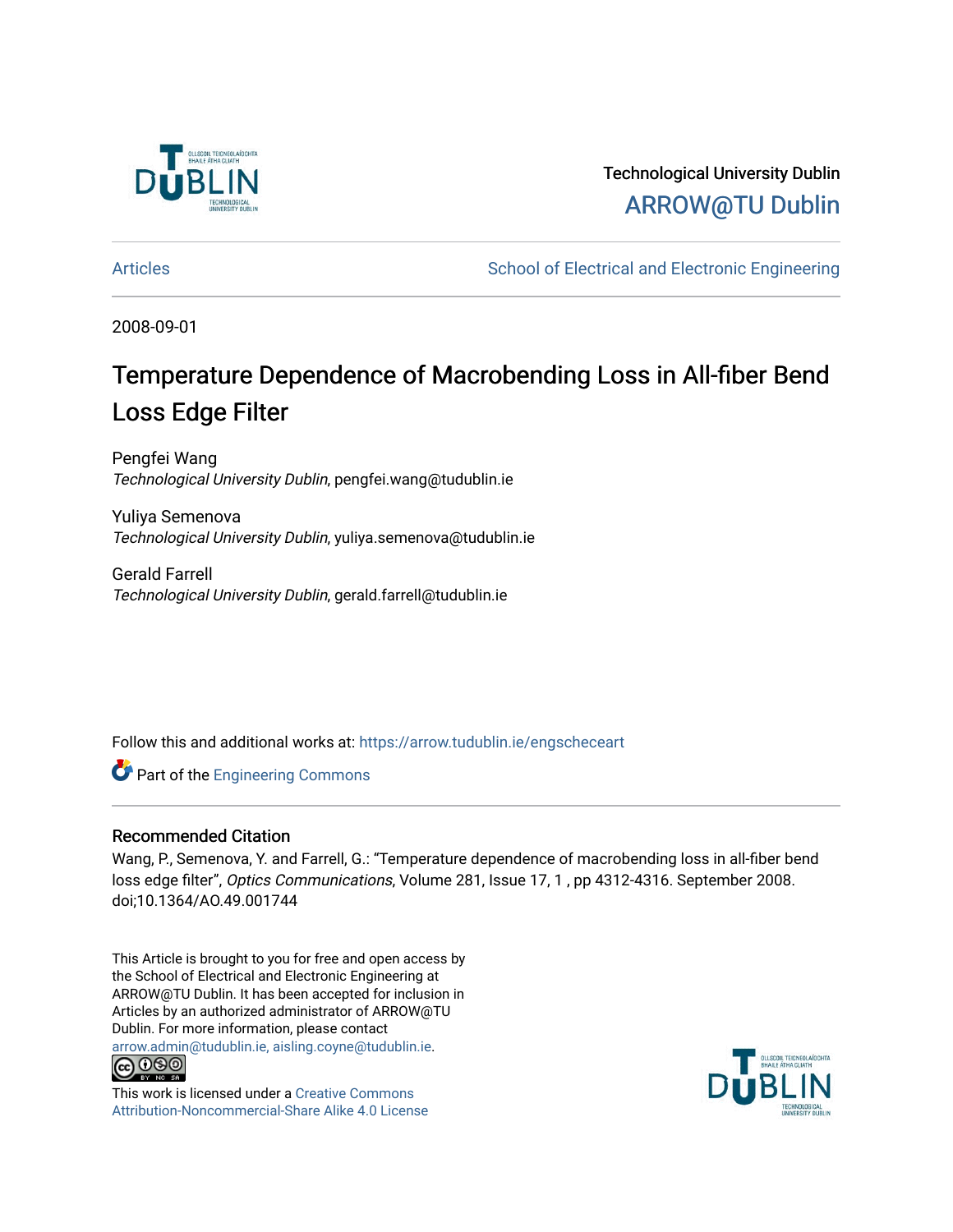# **Temperature dependence of macrobending loss in all-fiber bend loss edge filter**

Pengfei Wang, Yuliya Semenova, Gerald Farrell

Applied Optoelectronics Center, School of Electronic and Communications Engineering, Dublin Institute of Technology, Kevin Street, Dublin 8, Ireland E-mail: pengfei.wang@student.dit.ie

**Abstract:** A theoretical model for macrobending-induced temperature dependent loss (TDL) for a standard singlemode fiber (SMF28) with dual coating layers is presented, with good agreement demonstrated between theoretical calculations and experimental results. The impact of temperature on two examples of an all-fiber based edge filter is also investigated theoretically and experimentally and using the developed model, it is shown that it is possible to predict the impact of temperature variations on an all-fiber based edge filter.

**Keyword:** Temperature dependent loss, macrobending loss, singlemode fiber, SMF28, edge filter

#### **1. Introduction**

It is well known that temperature change causes significant temperature dependent loss at a bend in a singlemode fiber. Temperature dependence for fiber macrobending loss has been presented in several published papers both theoretically and experimentally [1-4]. The fibers employed in most of the previous published works had a structure that consisted of a fiber core, cladding and a single coating layer.

The influence on bend loss of whispering gallery modes (WGMs) is an important issue considered by many authors, with some publications considering the practical application of WGMs in developing an interferometric sensor [3, 4]. WGMs in bent optical fibers are excited when the radiating rays are reflected at interfaces such as the coating–air boundary or cladding–coating boundary. Such WGMs can recouple to the propagating mode in the fiber core and can result in wavelength dependent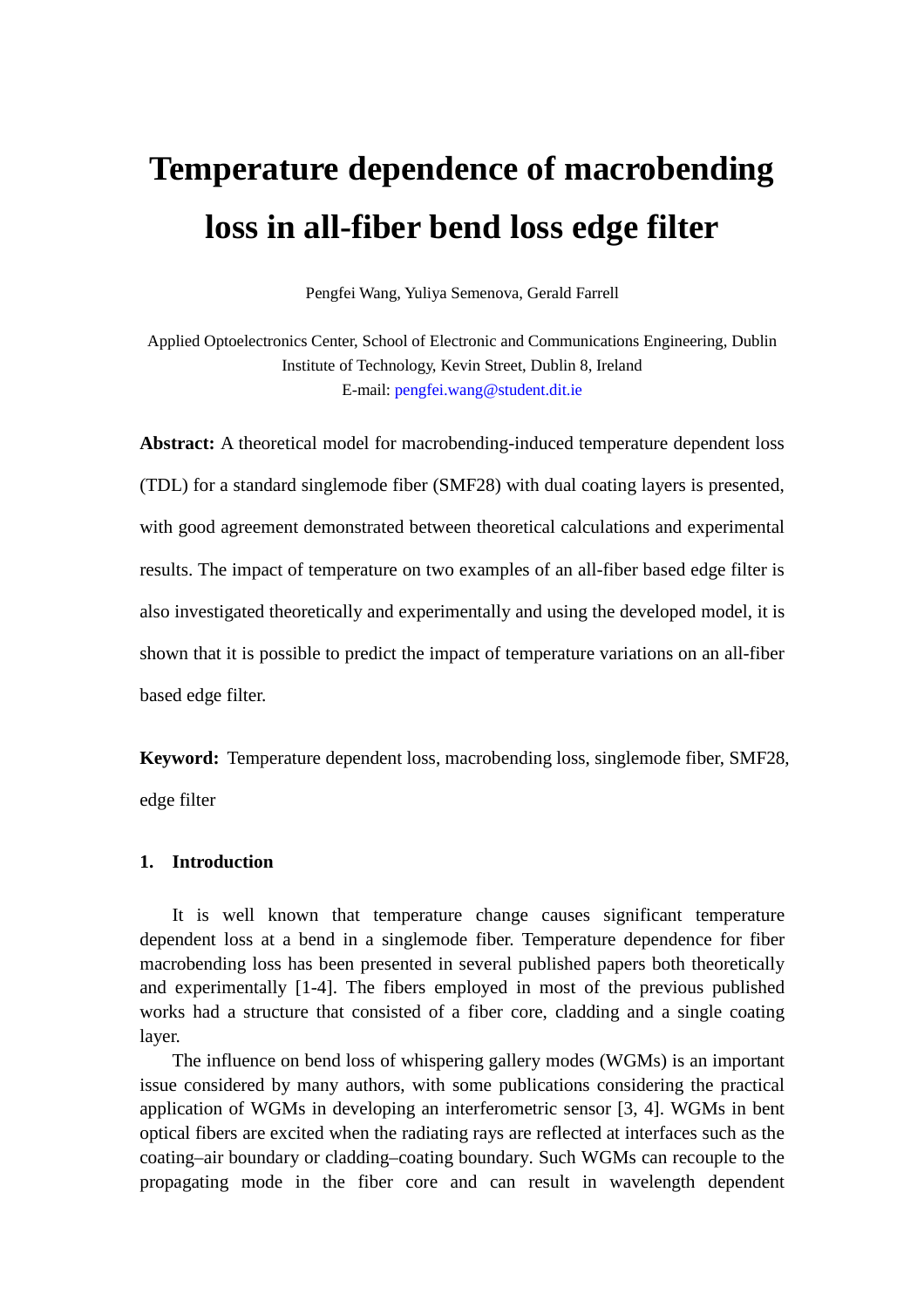interference effects.

Most existing commercial standard singlemode fibers (such as SMF28) have two coating layers, which offer protection and stability to the fiber core and cladding. SMF28 fiber has been widely employed for optical communication and sensing. However, previously published investigations of the temperature dependent loss of bending fiber have been focused on the prediction of phase shift in the core modes induced by interference and no existing formulas have been presented for the modeling of theoretical temperature dependent loss of standard singlemode fiber with multiple coating layers. In this paper, the theoretical prediction of temperature dependent loss for an SMF28 fiber based on perturbation theory is presented for the first time.

One justification for the investigation is that recently macrobending singlemode fiber with an absorbing layer (such as SMF28 or 1060XP) has been investigated and optimized for use in a bend loss based edge filter for a rapid wavelength measurement system [5-7]. Changes in macrobending loss with temperature will alter the spectral responses of the fiber edge filter leading to inaccuracy in the measurement of wavelength.

For the bent SMF28 singlemode fiber employed in this paper, the existence of the coating layers produces WGMs for the bent fiber because of reflections at the interfaces at the boundaries of the cladding–coating, the inner and outer coating layers and the coating–air layers. However, for a macrobending fiber based edge filter application, in order to maintain a quasi-linear filter transmission response with wavelength [5], an absorbing layer is required on the surface of the outer coating layer to absorb the radiated light in the outer coating and thus suppress the formation of WGMs at the coating–air interface. In the model the absorption layer is taken account of by assuming an infinite outer coating thickness.

In this paper, we report on both a theoretical and an experimental investigation of the bending induced temperature dependent loss of standard SMF28 singlemode fiber. The operating temperature is controlled within the range  $0^{\circ}$ C to  $70^{\circ}$ C, as the SMF28 polymer coatings would suffer degradation if the temperature is higher than  $70^{\circ}$ C. The corresponding experimental results show a good agreement with the results of the theoretical modeling. Both the theoretical and experimental results suggest that both the thermal expansion coefficient (TEC) and thermo-optic coefficient (TOC) of the fiber materials have a significant influence on macrobending loss.

### **2. Modeling for temperature dependent loss of singlemode fiber with dual coating layers**

As is well known, the refractive index of an optical material depends on temperature and wavelength. For silica material, the refractive index varies with the temperature as a result of lattice deformations in the silica matrix structure. For a fiber polymer coating material, the variation of the refractive index is induced by the amplitude of vibrations of polymer molecules and results in the translation and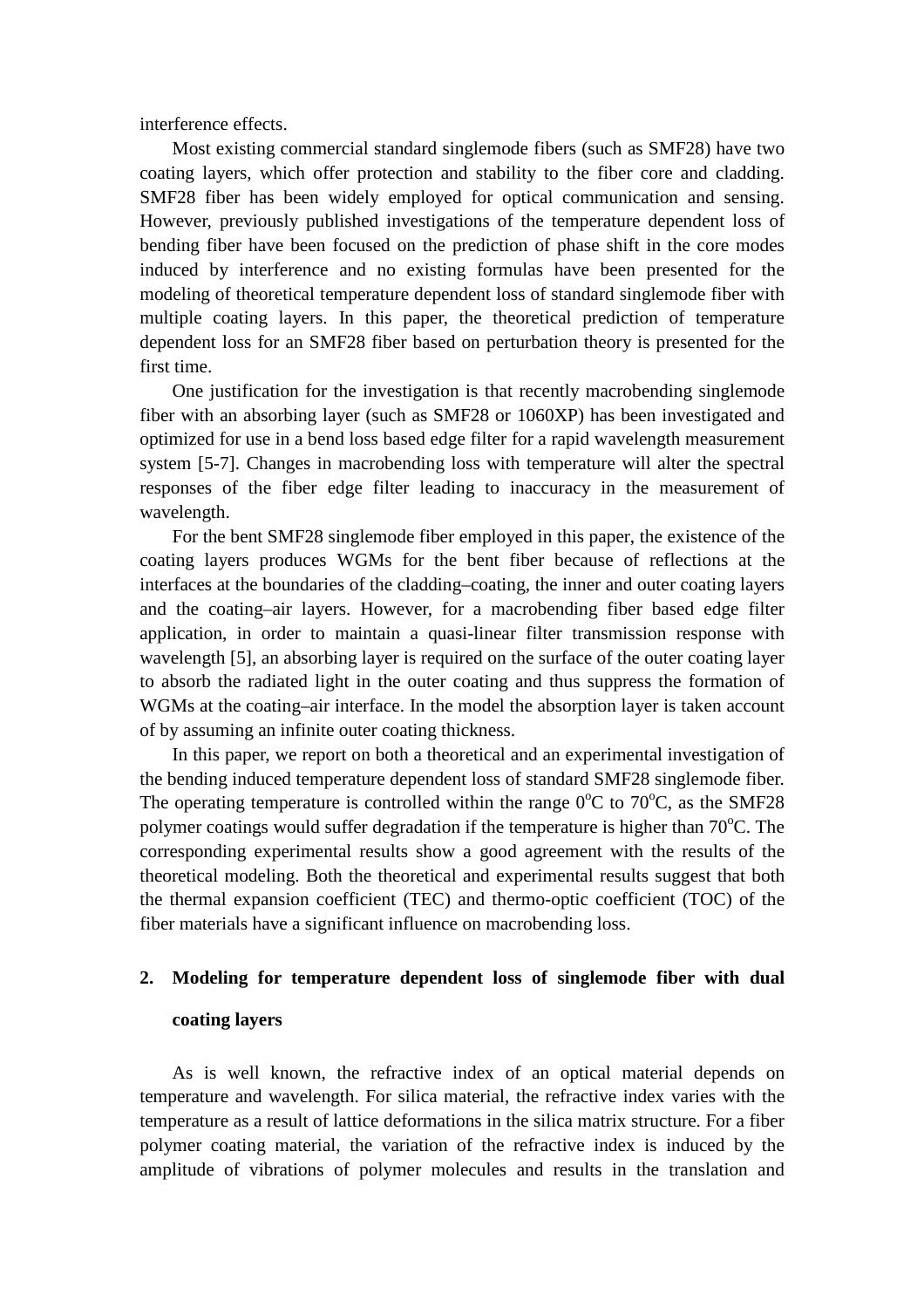distortion of the cross-linked network within the polymer long molecule structure.

A series of theoretical formulations have been developed [8-12] for the prediction of the macrobending loss of singlemode fibers. For example, the theoretical modeling of fiber bending loss based on weak perturbance of the guide field for a multi-coating structure (such as SMF28) has been presented in Ref. [12], along with comparisons with the modeling of fiber macrobending loss which were presented in previous publications [8-11]. Based on the satisfactory agreement between the calculated and experimental results for SMF28 fiber in Ref. [12], the model presented in Ref. [12] is employed in this paper to predict the temperature dependent loss of bending SMF28 singlemode fiber.

Fig. 1 gives the schematic cross-section of a bending fiber with multiple cladding or coating layers. The bending radius is denoted by *R*. For the *q*-th (*q* is a positive integer,  $q=1, 2, 3...$ ) layer of fiber, its refractive index is  $n_q$  and the thickness is  $x_q$ - $x_{q-1}$ . *q*=1 represents the core and *q*=2 represents the cladding layer.

As a starting point, the analysis in Ref. [10] is used, In Ref. [10], the fiber was assumed to consist of a core, cladding  $(q=2)$  and an infinite coating  $(q=3)$ . When the fiber is bent, the Fourier transform scalar field in the cladding and infinite coating regions  $(q=2, 3)$  in the y-direction can be expressed as:

$$
\nabla_t^2 \overline{\psi}_q(x,\zeta) + \left[ k^2 n_q^2 (1 + \frac{2x}{R}) - \beta_0^2 - \zeta^2 \right] \overline{\psi}_q(x,\zeta) = 0 \tag{1}
$$

where  $\overline{\psi}_q(x,\zeta)$  is the Fourier transform along the *y*-direction of the transverse field component in region *q*; *ζ* is the conjugate variable for the Fourier transform in *y*-direction;  $n_q$  is the refractive index in region *q*; *k* is the well know wavenumber in

vacuum at the wavelength 
$$
\lambda
$$
, it can be expressed as  $k = 2\pi/\lambda$ ;  $\left(1 + \frac{2x}{R}\right)$  is the

correction factor for  $n_q^2$  to take account of the change induced by the stress-optic effect; and  $\beta_0$  is the complex propagation constant, the imaginary part of which is the bend loss coefficient. Following solution by an inverse Fourier transform of the y-field, equation (1) can be treated as [11]:

$$
\psi_q(x, y) = \frac{1}{2\pi} \int_{-\infty}^{+\infty} \left[ D_q(\zeta) B_i(X_q) + H_q(\zeta) A_i(X_q) \right] \cdot \exp(-i\zeta y) d\zeta \tag{2}
$$

where  $X(x,\zeta) = \left(\frac{R}{2k^2n_a^2}\right) \left[\beta^2 + \zeta^2 - k^2n_q^2(1 + \frac{2\pi}{R})\right]$ 1 L Γ  $\int \int \beta^2 + \zeta^2 - k^2 n_q^2 (1 +$  $\overline{\phantom{a}}$ J  $\backslash$  $\mathsf{I}$  $\mathsf{I}$  $\setminus$ ſ  $=\left(\frac{R}{2\lambda^{2}-2}\right)^{3}\left(\beta^{2}+\zeta^{2}-k^{2}n_{a}^{2}(1+\frac{2x}{2})\right)$ 2  $(x,\zeta) = \frac{R}{(x^2 - \zeta)^2} \left| \int \beta^2 + \zeta^2 - k^2 n_a^2 \right|$  $\frac{2}{3}$  $\left[2n_a^2\right]$   $\left[2n_a^2\right]$   $\left[2n_a^2\right]$   $\left[2n_a^2\right]$   $\left[2n_a^2\right]$  $k^2 n_a^2 (1 + \frac{2x}{R_a})$  $k^2n$  $X(x,\zeta) = \left(\frac{R}{2L^2}\right)^{3/2} \left(\beta^2 + \zeta^2 - k^2n_q^2\right)$ *q*  $\zeta$ ) =  $\frac{R}{2l^2-1}$   $\left[\beta^2+\zeta^2-k^2n_q^2(1+\frac{2\pi}{R})\right]$ , and  $B_i$  and  $A_i$  are Airy

functions, respectively. Both  $D_q(\zeta)$  and  $H_q(\zeta)$  are the Fourier spectra which were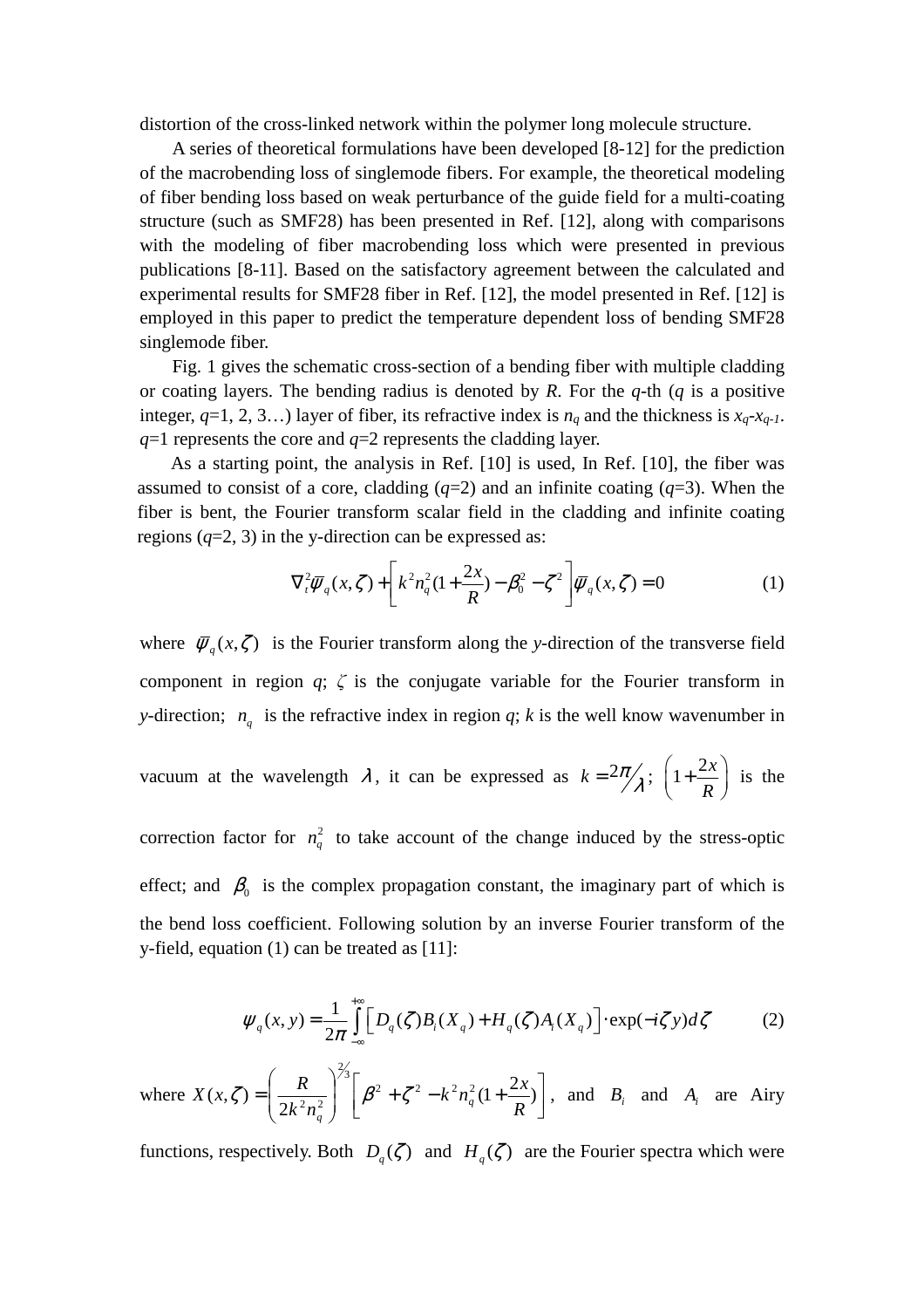previously defined in Ref. [10]. For the outermost infinite layer, the relation between  $D_q(\zeta)$  and  $H_q(\zeta)$  can be defined as  $H_q(\zeta) = -iD_q(\zeta)$ . Thus by extending the model, for any two adjacent layers in the fiber structure, given the continuous boundary conditions of the field, the adjacent fields are given by [12]:

$$
\begin{cases} D_q(\zeta)B_i[X_q(x_q, \zeta)] + H_qA_i[X_q(x_q, \zeta)] = D_{q+1}(\zeta)B_i[X_q(x_{q+1}, \zeta)] + H_{q+1}A_i[X_q(x_{q+1}, \zeta)] \\ D_q(\zeta)B_i[X_q(x_q, \zeta)] + H_qA_i[X_q(x_q, \zeta)] = D_{q+1}(\zeta)B_i[X_q(x_{q+1}, \zeta)] + H_{q+1}A_i[X_q(x_{q+1}, \zeta)] \end{cases} \tag{3}
$$

which has the form of  $(\zeta)$  $(\zeta)$  $(\zeta)$  $\left(\zeta\right)$ ⅂  $\mathbf{r}$ L Г  $\overline{\phantom{a}}$ 」 1  $\mathbf{r}$ L Г  $\Big] =$ J 1 L L Г + + ζ ζ ζ ζ 1 1 21  $\frac{1}{2}$  22  $11$   $12$ *j j j j H D*  $M_{21}$  *M*  $M_{11}$  *M H D* . Considering the core and

cladding layer, the relationship between  $D_1(\zeta)$  and  $H_1(\zeta)$  is obtained as the following

$$
D_1(\zeta) = \frac{M_{11}i + M_{12}}{M_{21}i + M_{22}} H_1(\zeta) = GH_1(\zeta)
$$
 (4)

Given the boundary condition at the interface between the core layer and cladding layer, then:

$$
D_1(\zeta) B_i[X_2(x_1, \zeta)] + H_1(\zeta) A_i[X_2(x_1, \zeta)] = \frac{\pi}{\sqrt{\gamma^2 + \zeta^2}} \exp(-a\sqrt{\gamma^2 + \zeta^2}) \tag{5}
$$

Therefore, 
$$
H_1(\zeta) = \frac{\pi}{GB_i[X_1(x_1,\zeta)] + A_i[X_1(x_1,\zeta)]}
$$
 and finally according to

perturbation theory the bend loss factor can be expressed as:

$$
2\alpha = -2 \frac{\kappa^2}{2\pi \beta V^2 K_1^2(a\gamma)} \operatorname{Im} \left( \int_{-\infty}^{\infty} H_1(\zeta) A_i \left[ X_2(0,\zeta) \right] d\zeta \right) \tag{6}
$$

This factor can be used for the calculation of bend loss for a fiber with one or more coating layers, and the above formulas are used in the investigation which follows of the temperature dependence of bending loss for SMF28 fiber.

 In most previously published papers [9-11], the effective bend radius (a wavelength dependent correction factor) was employed to take account of stress induced refractive index changes in order to achieve a good agreement between the modeled results and the experimental results. However in our previously published work [12], the good agreement between the theoretical model and experimental results for Corning standard singlemode fiber-SMF28 showed that for this particular fiber, the so-called "effective bending radius" used to take account of macrobending stress, was not required. SMF28 is the fiber type employed in the investigations of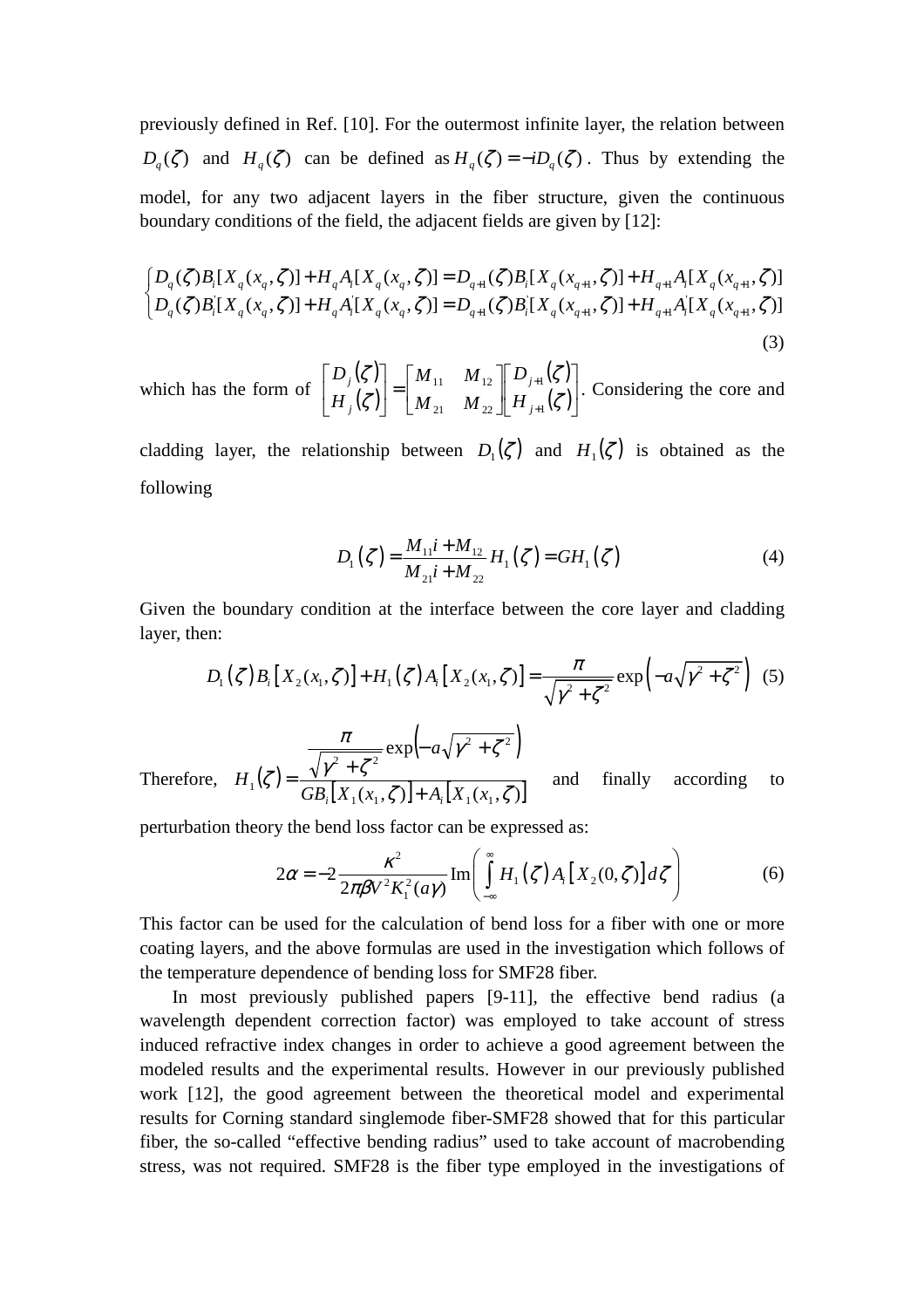temperature dependent loss in this paper. For the theoretical model employed in this paper, to maintain generality, the stress-optic effect is included in the model and all formulas, but in applying the model for SMF28 fiber, the value of the correction factor is set equal to 1.

For the fiber used in this paper the key parameters at  $20^{\circ}$ C are shown in Table 1:

While most of the parameter values are published by the manufacturer of SMF28, some TEC and TOC values were extracted from Ref. [13].

With the parameters of TEC and TOC listed in the Table 1, the corresponding temperature dependent thickness and refractive index of each fiber layer at a temperature *T* can be expressed as:

$$
x_T = (x_q - x_{q-1}) \cdot \alpha_q \cdot \Delta T \tag{7}
$$

$$
n_T = n_q \cdot \beta_q \cdot \Delta T \tag{8}
$$

where  $x_q$  is the distance from the fiber core center to the *q*-th fiber layer boundary as

shown in Figure 1;  $\alpha_q$  is the TEC of the *q*-th layer of fiber material,  $\beta_q$  is the TOC of the *q*-th layer of fiber material and ∆*T* is the difference in temperature with respect to 20<sup>o</sup>C.

A bending singlemode SMF28 fiber with dual coating layers and an absorbing layer can be treated as core-cladding-primary coating-infinite coating structure. In the previous publications [8-12], it was found that radiation, which is launched from the fiber core at the bend enters the coating region(s) of the fiber and thus it is important in principle to consider the effect of absorption within the coating in modeling the behavior of a bent fiber. However in the theoretical model in this case, we assume an infinite outer coating thickness, which suppresses the evolution of strong WGMs that otherwise could arise at the coating-air interface, where the refractive index difference is 0.5294. Experimentally an absorbing layer is applied to the surface of the outer fiber coating to achieve the same effect. WGMs also evolve at the interface between the coatings, where there is a small refractive index change (0.0508). However the actual absorption coefficient of the coating layers is in any event very low. Given that the coating layers are 62.5 microns thick, the coating absorption loss is less than 0.02 dB at a wavelength of 1550 nm and is thus not considered significant enough for inclusion in the model.

In Figure 2 (*a*), the calculated bend losses are shown for two different temperatures  $0^{\circ}$ C and  $70^{\circ}$ C. From this figure one can see that the bend loss at either temperature does not increase monotonically as the bending radius decreases. For example, bend losses for a bending radius of 9 mm are larger than those for a bending radius of 8.5 mm. This is due to the coherent coupling between the fundamental propagation mode and the reflected radiation from two interfaces: the cladding-inner coating interface and the inner coating-outer coating interface. These so-called whispering-gallery modes have a significant effect on the bend loss characteristics.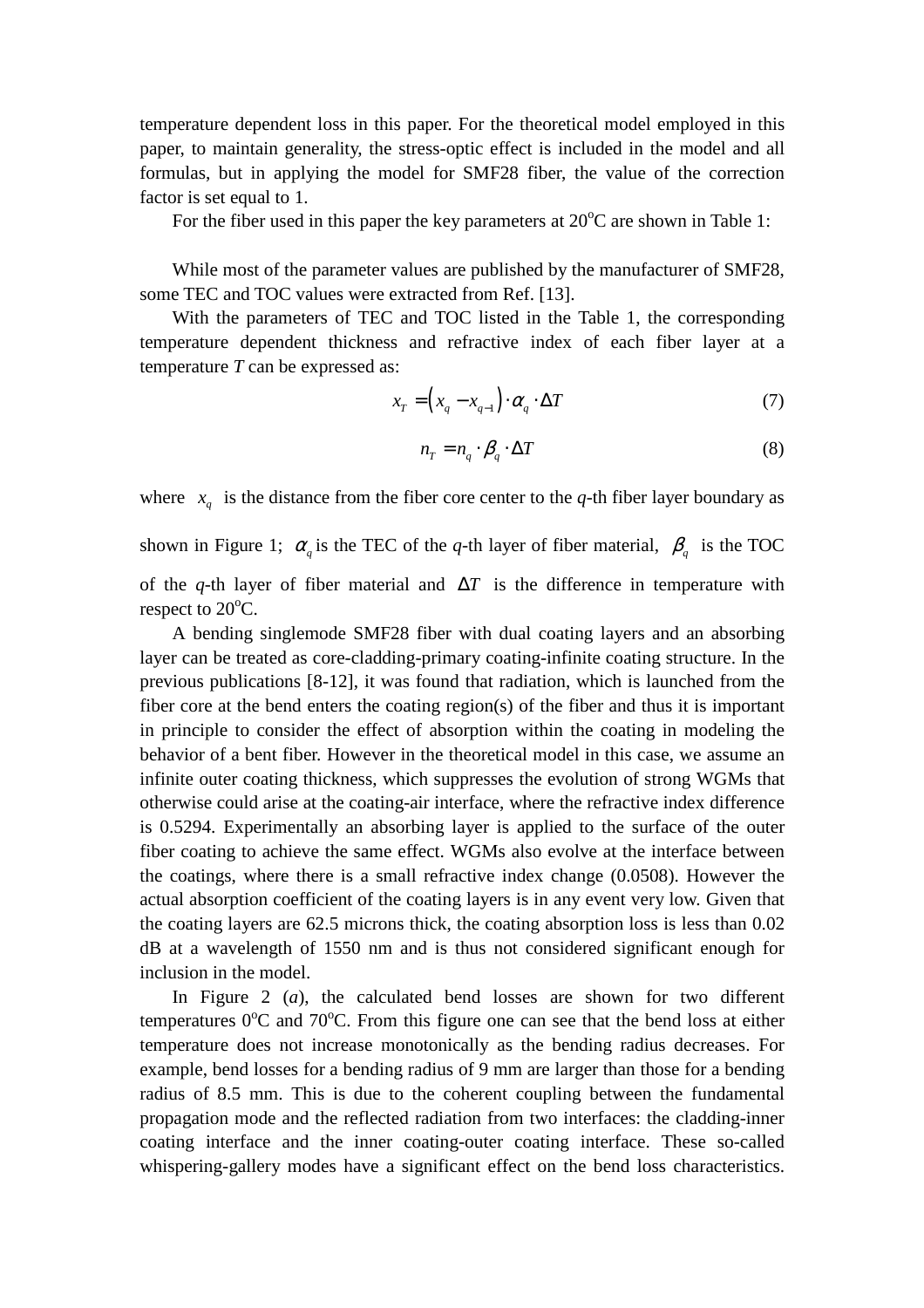The temperature dependent parameters TOC and TEC have a significant impact on the interference process and thus there are a significant changes in bend loss with temperature, which are also sensitive to the bend radius value, in particular below 9.5 mm. Overall a consequence of the fact that bend loss is not a monotonic function of bend radius is that when the temperature changes from  $0^{\circ}$ C and  $70^{\circ}$ C, the TDL at different bent radii (shown in Figure 2 (b)) displays significant variations in value and also changes sign.

Figure 2 (*b*) shows the calculated difference in macrobending loss for two temperatures,  $0^{\circ}$ C and  $70^{\circ}$ C, as a function of different bend radius ranging from 8 to 12.5 mm, where the bending fiber length is 10 turns and the wavelength is 1550 nm. The calculation was carried out by applying the corresponding TEC and TOC parameters of SMF28 fiber into the theoretical model described above. In Fig. 2 (*b*), one can also see that the calculated macrobending loss difference between  $0^{\circ}$ C and  $70^{\circ}$ C is very sensitive to the bend radius when the bend radius ranges from 8 to 9.5 mm due to the significant difference of bend losses between  $0^{\circ}$ C and  $70^{\circ}$ C presented in Fig. 2 (*a*). The maximal bend loss difference in Fig. 2 (*b*) is -32.67 dB for a bend radius of 9 mm.

#### **3. Experimental results and discussion**

Fig. 3 shows the experimental setup used for the measurement of temperature dependent loss; the SMF28 singlemode fiber is wrapped to form bend loops around a series of precisely dimensioned metal mandrels, with each mandrel providing a different usable diameter. The beginning and end of the bending fiber is fixed by a two-part epoxy to improve mechanical stability. The bending fiber was connected to a tunable laser and an optical spectrum analyser. The tunable laser has an output power range from +7 dBm to -7 dBm. Both the bending fiber with an outer absorbing layer and mandrel were attached to a thermoelectric Peltier cooler, which is controlled by a digital Temperature Controller (ITC 510, Thorlabs), while a digital resistance thermometer sensor probe is attached to the mandrel to accurately measure the temperature.

As presented in Ref. [1-3, 14], a bending singlemode fiber without an outer absorbing layer is attractive for applications such as thermo-optic interferometric sensing using the so-called whispering gallery mode, as fiber bends have a significant influence on the whispering gallery mode. However, a bending SMF28 fiber which does have an absorbing layer is needed in an all-fiber ratiometric wavelength measurement application [6, 12]. Thus the temperature dependent measurements of bending fiber are carried out with an absorbing layer to suppress the whispering gallery mode.

In order to better characterize the temperature dependent loss, the temperature dependent loss value is defined as the difference in bend loss between  $0^{\circ}$ C and  $70^{\circ}$ C thus:

$$
TDL = BL_{\gamma_{0^{\circ}C}} - BL_{\gamma_{0^{\circ}C}}
$$
\n<sup>(9)</sup>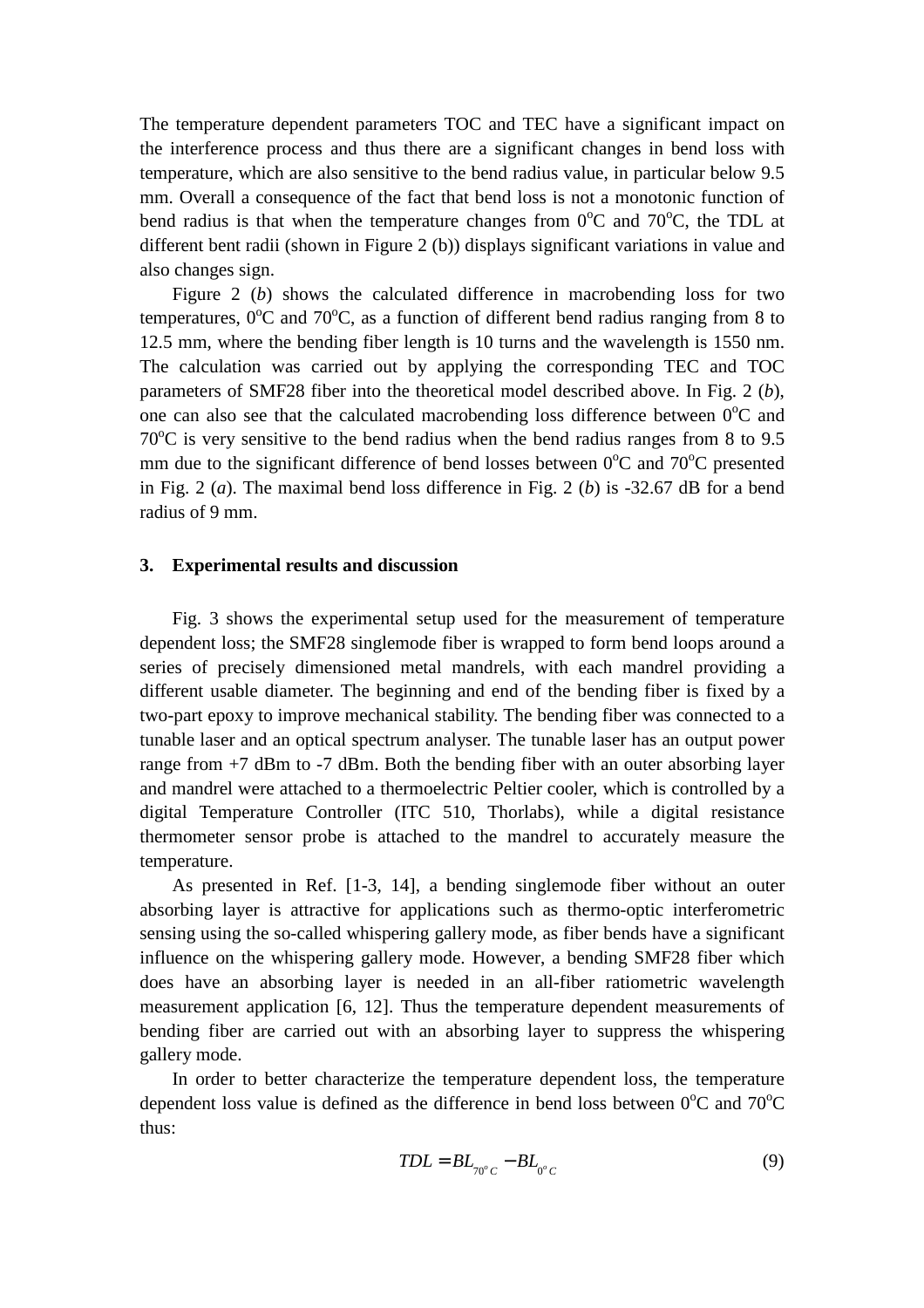Using this formula, the measurements of bend loss of the SMF28 are carried out for discrete bending radii ranging from 8 to 12 mm at a wavelength of 1550 nm at temperatures of  $0^{\circ}$ C and  $70^{\circ}$ C. In practice, because of the finite diameter of SMF28 fiber, the radius of the fiber should be treated as a part of bend radius, thus 0.125mm, the radius of SMF28 fiber, is added to each mandrel radius. In Fig. 4, both the theoretical modeling (solid line) and experimental temperature dependent loss results (star points) as a function of different bending radii are presented, from which one can see that the theoretical modeling of temperature dependent loss shows a reasonable agreement with the experimental results. The discrepancy between the calculated temperature dependent loss and measured results could be induced by the limited physical accuracy of each bend radius and the scalar approximation modeling of bending loss.

The primary concern in this work is to study the impact of temperature on an all-fiber based edge filter. Using the model above, it is possible to predict the impact of temperature variations on an all-fiber based edge filter. We investigate this temperature dependence by measuring the bend loss for two different edge filters over the range  $0^{\circ}$ C and  $70^{\circ}$ C, in 5<sup>o</sup>C increments. Both of the edge filters have bending radii equal to those which have been investigated in our previous publication [15]. The two cases of fiber edge filters are, case 1) a bending length of 10 turns (is 667.59 mm) for the bending radius of  $10.5+0.125$  mm and case 2) a bending length of 20 turns (is  $1272.35$  mm) for a bending radius of  $10+0.125$  mm,

In the measured bend loss results, both the transition loss which exists in the section between the bent section and the straight fiber, and the insertion loss which includes the interconnection loss and splicing loss, are deducted from the total transmission loss to obtain the "pure" bend loss within the bent section.

In Figure 5 (*a*) and 5 (*b*), the variation in the edge filter loss with temperature at 1550 nm is presented for two different bend radii/bend length combinations. The Figures show both experimental and modeled results for both single and dual coating layer models. The calculated TDLs using a dual coating layer model are in reasonable overall agreement with the experimental results. It is clear also that the single layer model, while it may be accurate at predicting loss at a fixed temperature of  $20^{\circ}$ C, is not adequate for predicting the variation of loss with temperature. Also from Fig. 5 (*a*) and (*b*), one can see that wave-like variations exist in both modeled and measured temperature dependent loss results.

A physical interpretation of these results is as follows. In the theoretical model with single-coating layer, the fiber coating is assumed to be infinitely thick and hence the radiation entering the coating layer from the cladding propagates away from the fiber without any subsequent reflection. This explanation is consistent with the monotonic behaviour of the dashed-dot curves in Fig.5 (*a*) and (*b*). In the theoretical model with dual-coating layer, the primary coating layer has a finite thickness and the secondary coating layer is assumed to be infinitely thick. Hence radiation entering the primary coating from the cladding is partially reflected at the first interface of the cladding-primary coating layer, and again at the second interface of the primary-secondary coating layer. The finite thickness of the primary coating layer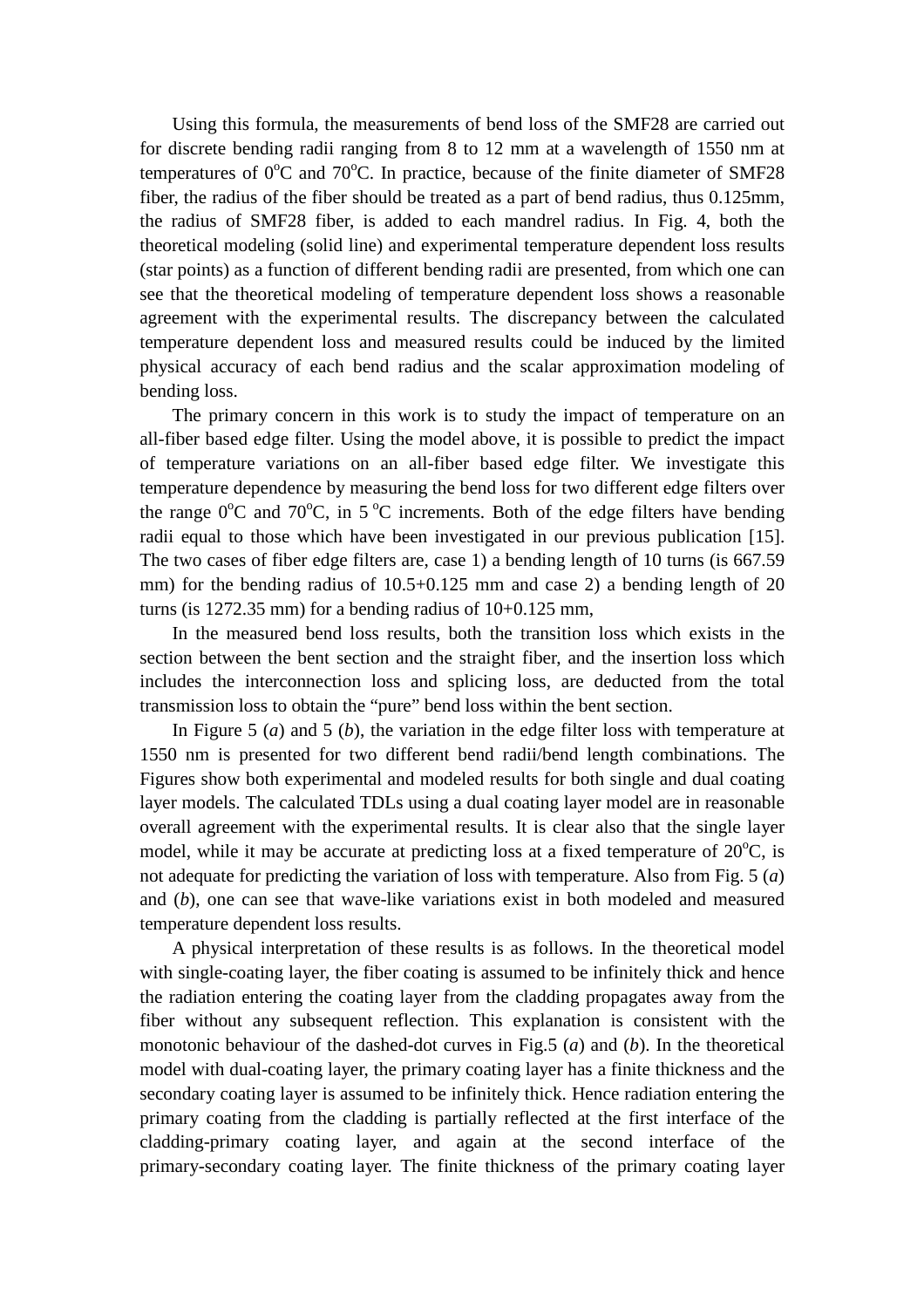combined with the index differences on either side form in effect a simple Fabry-Perot interferometer. Therefore as both the refractive index and thickness of the primary coating varies with changes in temperature, at a fixed wavelength, the fraction of incident radiation in the primary coating that is reflected back into the cladding toward the core will vary periodically. This would account for the oscillations in the solid curves in the Fig.5 (*a*) and (*b*).

In Figure 5 (*a*) and 5 (*b*), the discrepancy between the calculated TDLs and measured results could be caused by: 1) the approximations made in the calculation. The scalar approximation theory is built on a base of perturbation theory, and the interface of between the fiber cladding and infinite coating layer was treated as an infinite plane and the light field within the core is approximated by the unperturbed field of the straight fiber with an infinite cladding as mentioned in Section 2; 2) Temperature induced mechanical stress, for example asymmetric expansion between the primary and secondary coating layer as temperature changes. In table 1, one can see that the TEC values for the primary and secondary coatings are significantly different. This means that as temperature changes, varying stress forces will be induced between the coatings, increasing overall stress and perturbing the loss measurements. The theoretical and experimental work is ongoing on these issues.

#### **4. Conclusion**

In this paper, macrobending induced temperature dependent losses for a standard singlemode fiber (SMF28) have been investigated both theoretically and experimentally. The calculations of temperature dependent loss of bending SMF28 fiber are also presented based on perturbation theory and it shown that the developed model can be utilized to successfully predict the temperature dependence of an all-fiber bend loss edge filter, where the fiber has a dual coating.

#### **Reference**

- 1. R. Morgan, J. S. Barton, P. G. Harper and J. D. C. Jones, "Temperature dependence of bending loss in monomode optical fibres," Electron. Lett. Vol. 26 No. 13, pp. 937-939 (1990).
- 2. F. M. Haran, J. S. Barton and J. D. C. Jones, "Bend loss in buffered over-moded optical fibre:  $LP_{11}$ mode and 'whispering gallery' mode interaction," Electron. Lett. Vol. 30 No. 17, pp. 1433-1434 (1994).
- 3. F. M. Haran, J. S. Barton, S. R. Kidd and J. D. C. Jones, "Optical fibre interferometric sensors using buffer guided light," Meas. Sci. Technol. Vol. 5, pp. 526-530 (1994).
- 4. Y.-G. Han, J. H. Lee and S. B. Lee, "Discrimination of bending and temperature sensitivities with phase-shifted long-period fiber gratings depending on initial coupling strength," Opt. Exp. Vol. 12 No. 14, pp. 3204-3208 (2004).
- 5. Q. Wang, G. Farrell, T. Freir, G. Rajan, and P. Wang, "Low-cost wavelength measurement based on a macrobending single-mode fiber," Opt. Lett., Vol. 31, No. 12, pp. 1785-1787 (2006).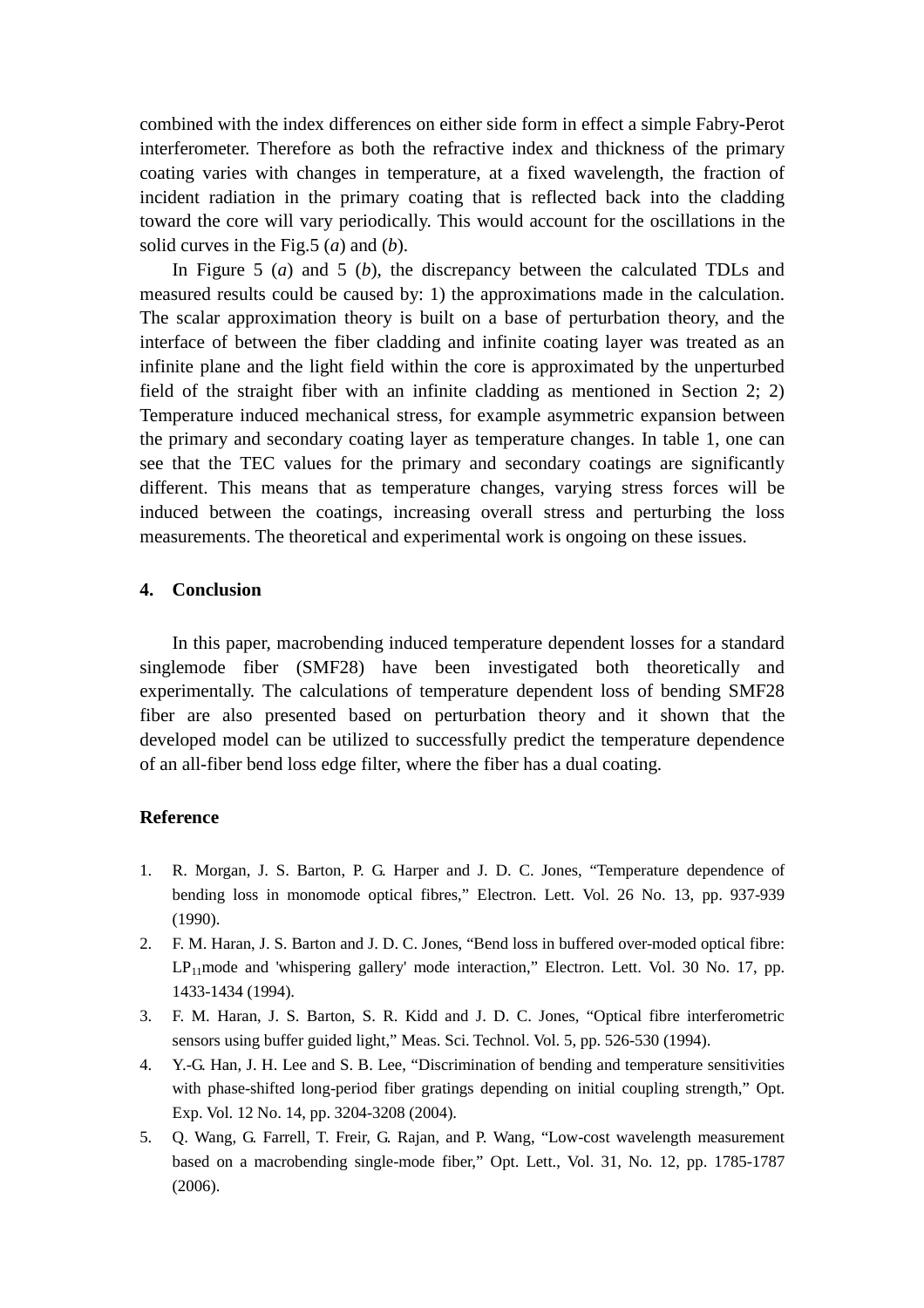- 6. Q. Wang, G. Farrell and T. Freir, "Study of transmission response of edge filters employed in wavelength measurements," Appl. Opt., Vol. 44, No.36, pp. 7789-7792 (2005).
- 7. P. Wang, G. Farrell, Q. Wang and G. Rajan, "An optimized macrobending-fiber-based edge filter", IEEE Photon. Technol. Lett., Vol. 19, No. 15, pp. 1136-1138 (2007).
- 8. C. Vassallo, "Perturbation of a LP mode of an optical fibre by a quasi-degenerate field: a simple formula," Opt. & Quantum Electron. Vol. 17, No. 3, pp. 201-205 (1985).
- 9. I. Valiente and C. Vassallo, "New formalism for bending losses in coated single-mode optical fibres," Electron. Lett., Vol. 25, No. 22, pp. 1544-1545 (1989).
- 10. H. Renner, "Bending losses of coated single-mode fibers: a simple approach," J. Lightwave Technol., Vol. 10, No. 5, pp. 544-551 (1992).
- 11. L. Faustini and G. Martini, "Bend loss in single-mode fibers," J. Lightwave Technol., Vol. 15, No.4, pp. 671-679 (1997).
- 12. Q. Wang, G. Farrell, and T. Freir, "Theoretical and experimental investigations of macro-bend losses for standard single mode fibers," Opt. Exp., Vol. 13, No. 12, pp. 4476-4484 (2005).
- 13. C.-C. Lai, W.-Y. Lee and W.-S. Wang, "Gamma radiation effect on the fiber Fabry–Pérot interference sensor," IEEE Photon. Technol. Lett., Vol. 15, No. 8, 1132-1134 (2003).
- 14. S. H. Nam and S. Yin, "High-temperature sensing using whispering gallery mode resonance in bent optical fibers," IEEE Photon. Technol. Lett., Vol. 17, No. 11, pp. 2391-2393 (2005).
- 15. Q. Wang, G. Rajan, P. Wang, and G. Farrell, "Polarization dependence of bend loss for a standard singlemode fiber," Opt. Express, Vol. 15, No. 8, pp. 4909-4920 (2007).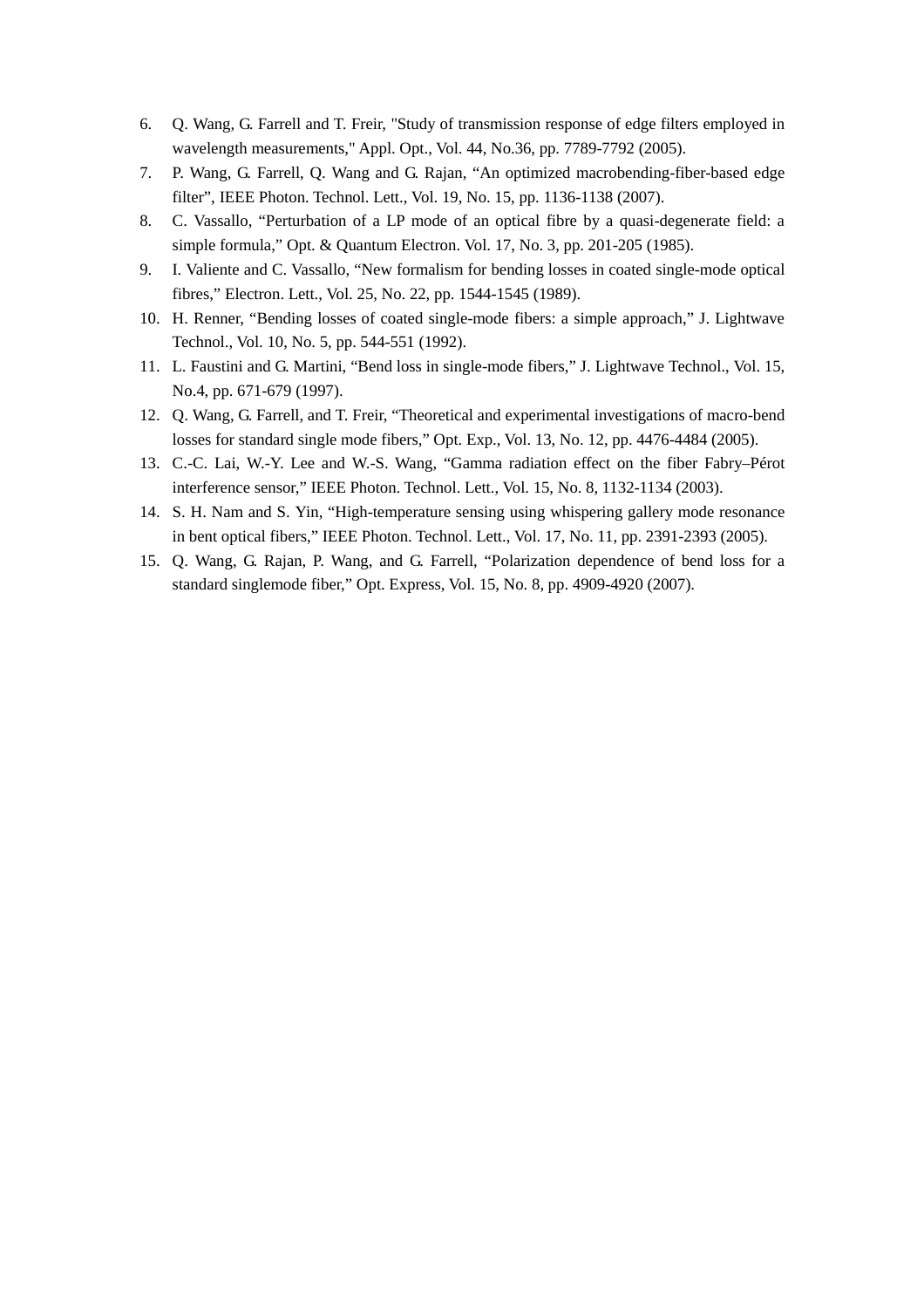### **Figure captions**

Fig. 1 Cross-section of a bending fiber with multiple coating layers.

Fig. 2 (a) Calculated macrobending loss for SMF28 fiber at the temperature of  $0^{\circ}$ C and  $70^{\circ}$ C, respectively; (b) Calculated result of difference of macrobending loss for SMF28 fiber between  $0^{\circ}$ C and  $70^{\circ}$ C at the wavelength of 1550 nm, the bending length is 10 turns.

Fig. 3 Experimental setup for measuring temperature dependent loss of macrobending fiber.

Fig. 4 Calculated and measured bend loss of SMF28 as a function of bend radius at wavelength 1550 nm with a bending length of 10 turns.

Fig. 5 Modeled and measured macrobending loss results for temperature ranging from 0 to 70 $^{\circ}$ C at a wavelength of 1550 nm, the bending radius is a) 10.5+0.125 mm with a bending length of 10 turns; b) 10+0.125 mm with a bending length of 20 turns.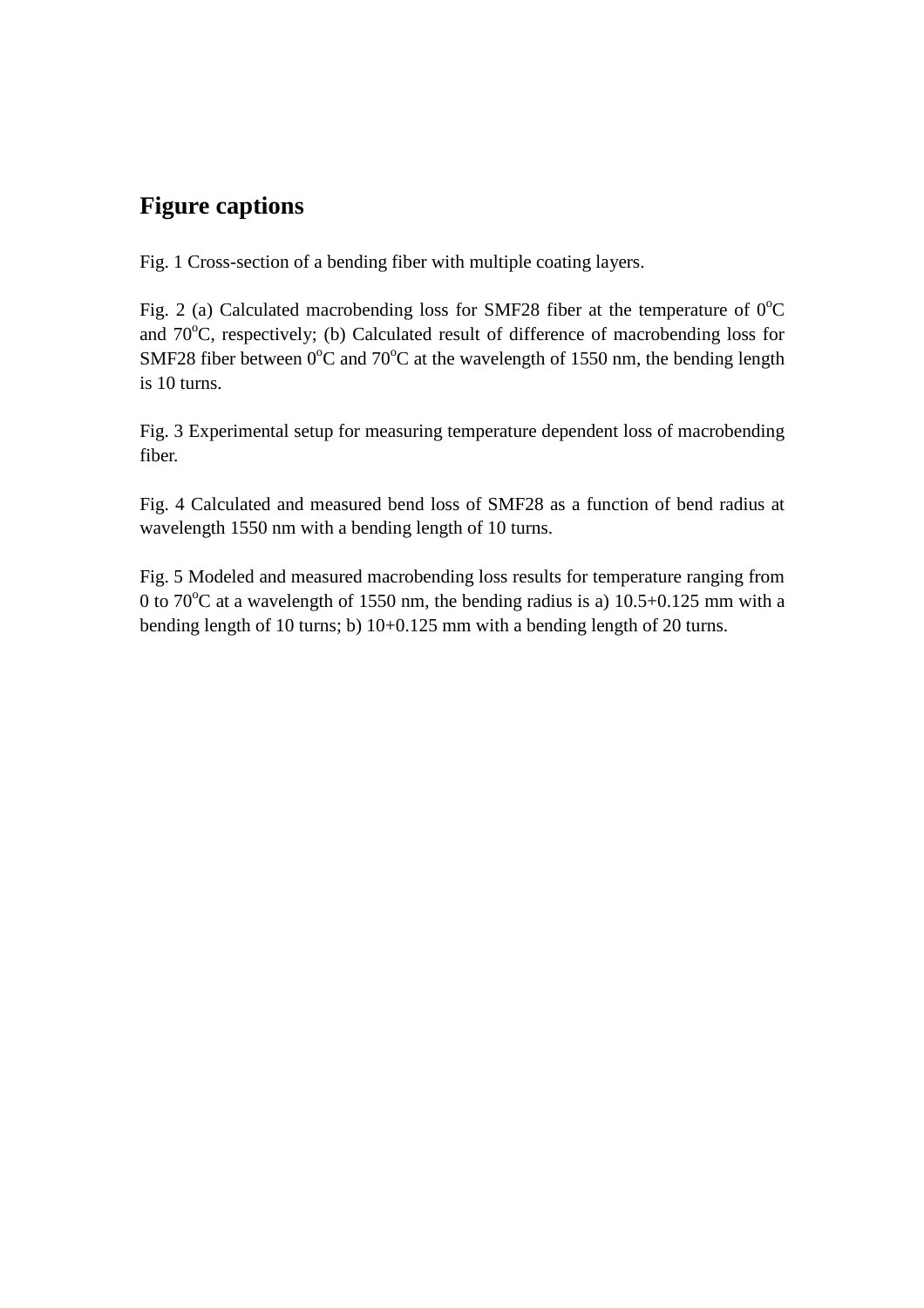### **Table caption**

**Table 1** Parameters of the standard Corning SMF28 CPC6 dual coating singlemode fiber; (the refractive index values are defined at a wavelength of 1550 nm at the room temperature, about  $20^{\circ}$ C)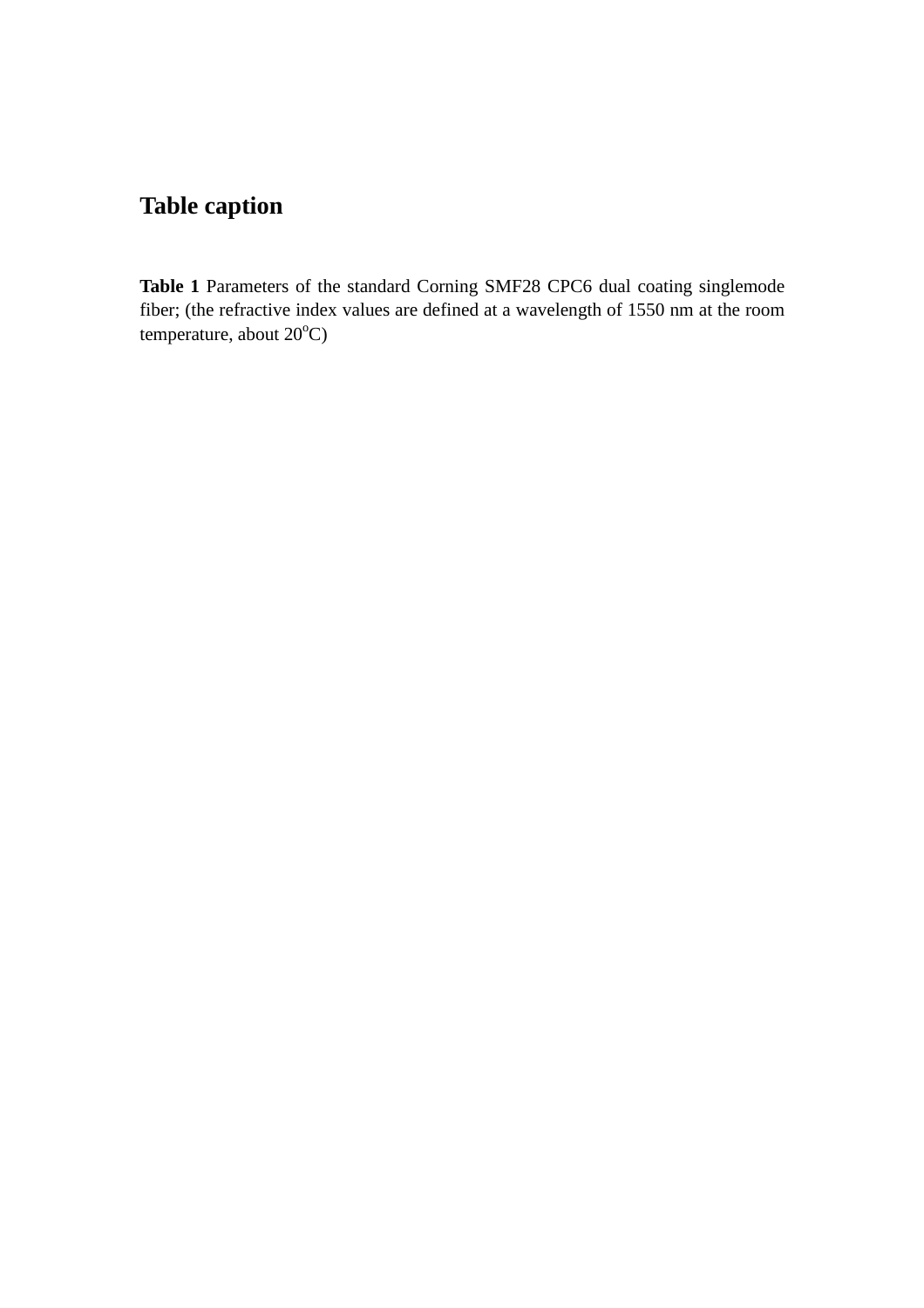Fig. 1

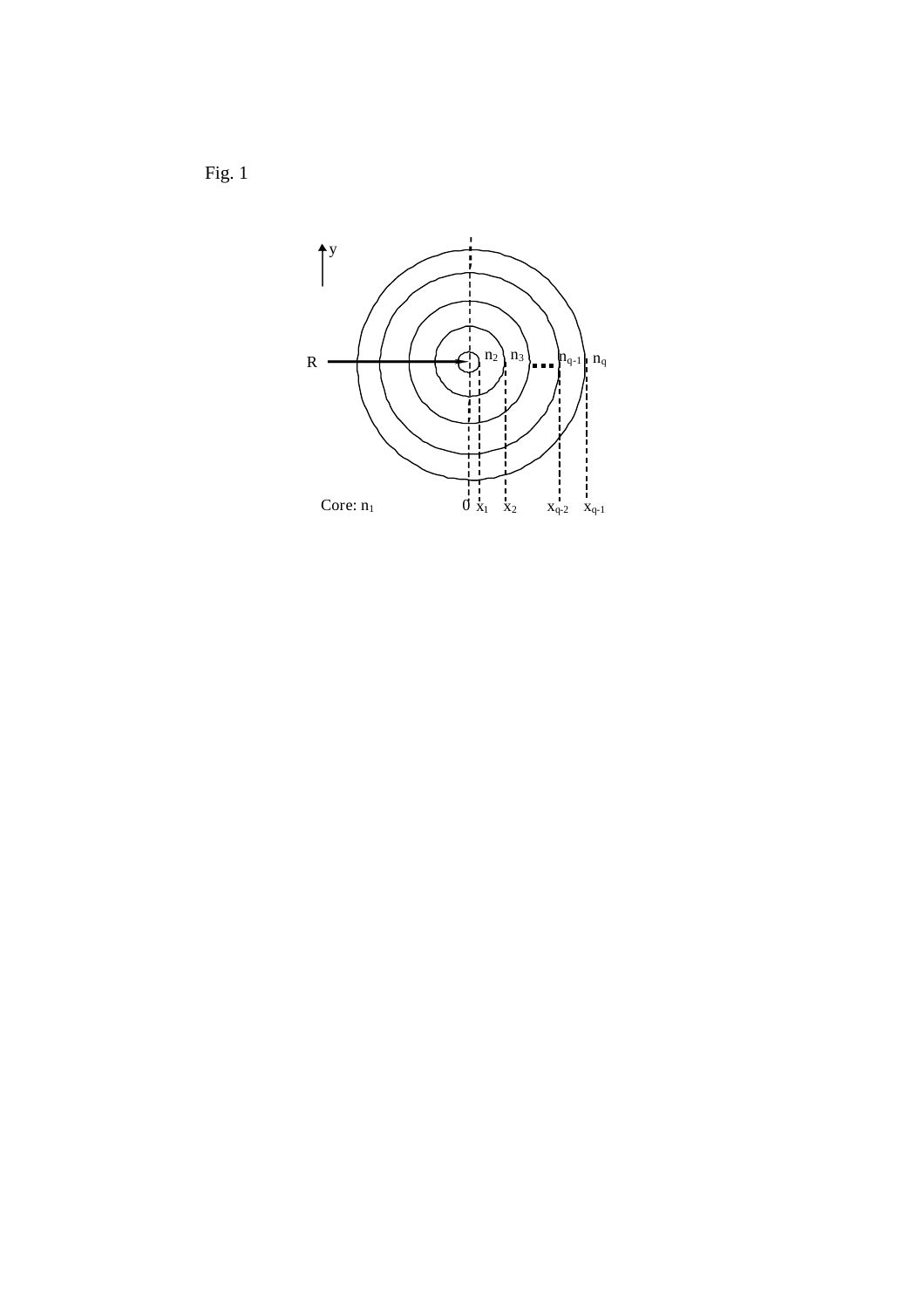Fig. 2 (a)

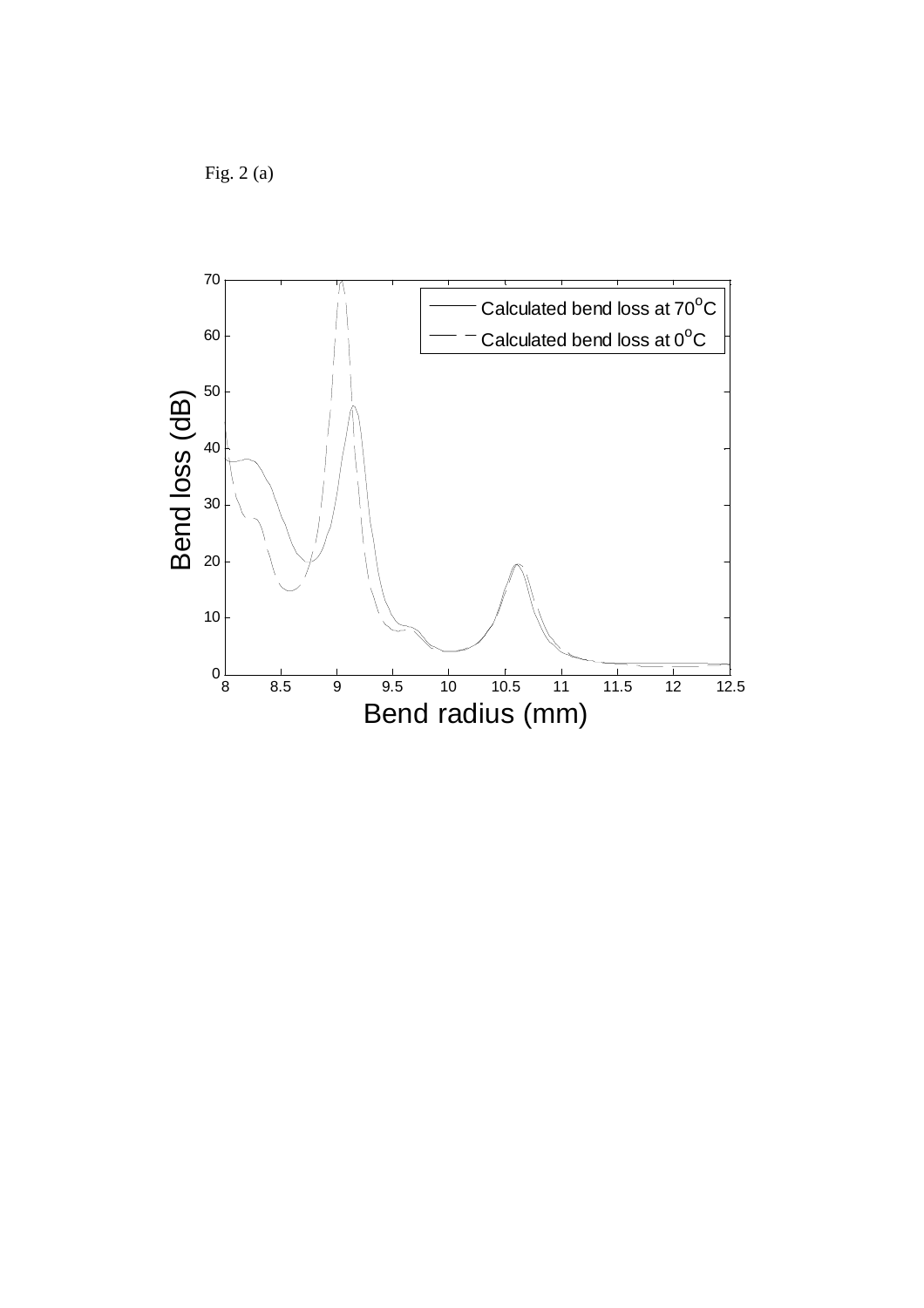Fig. 2 (b)

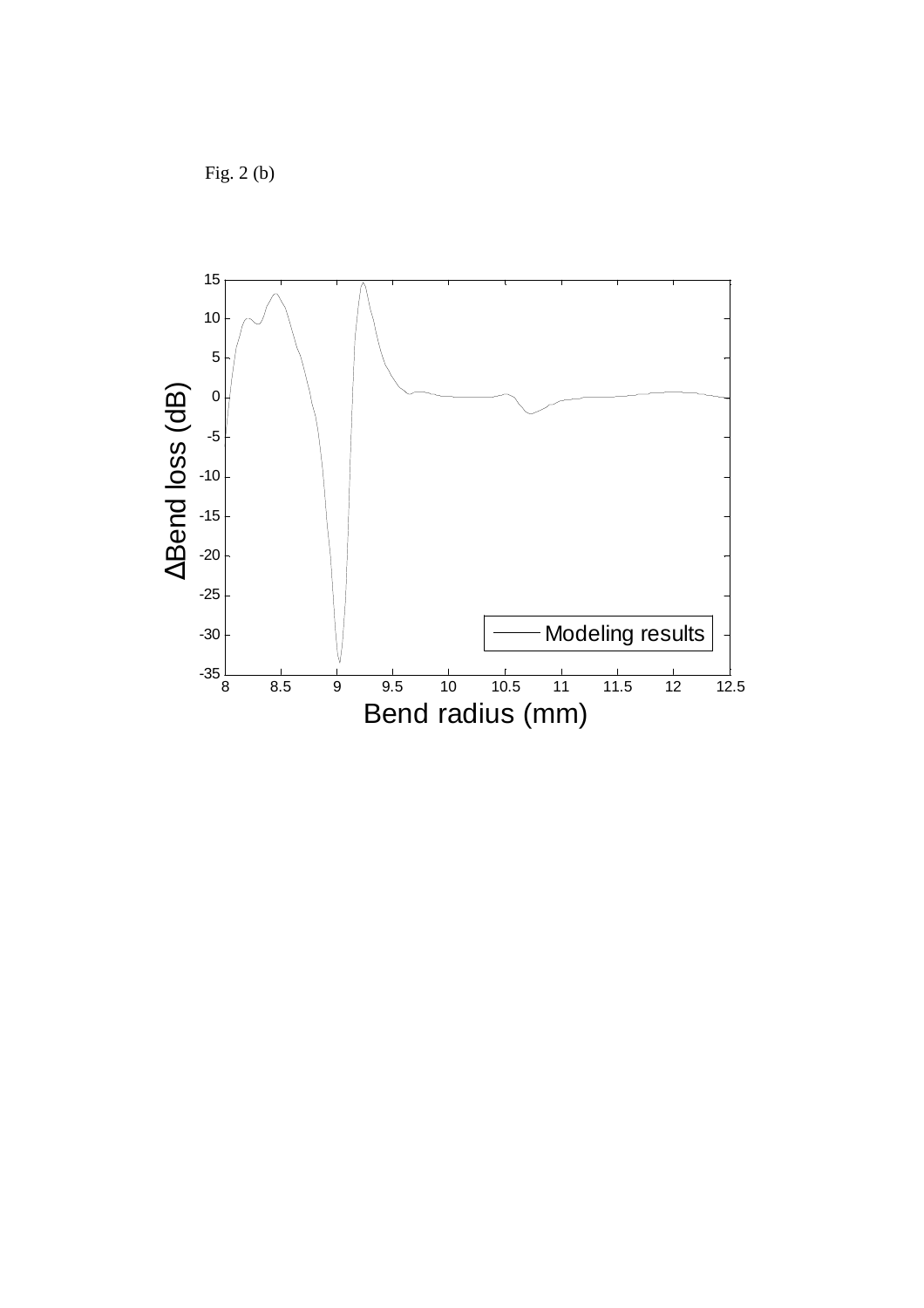

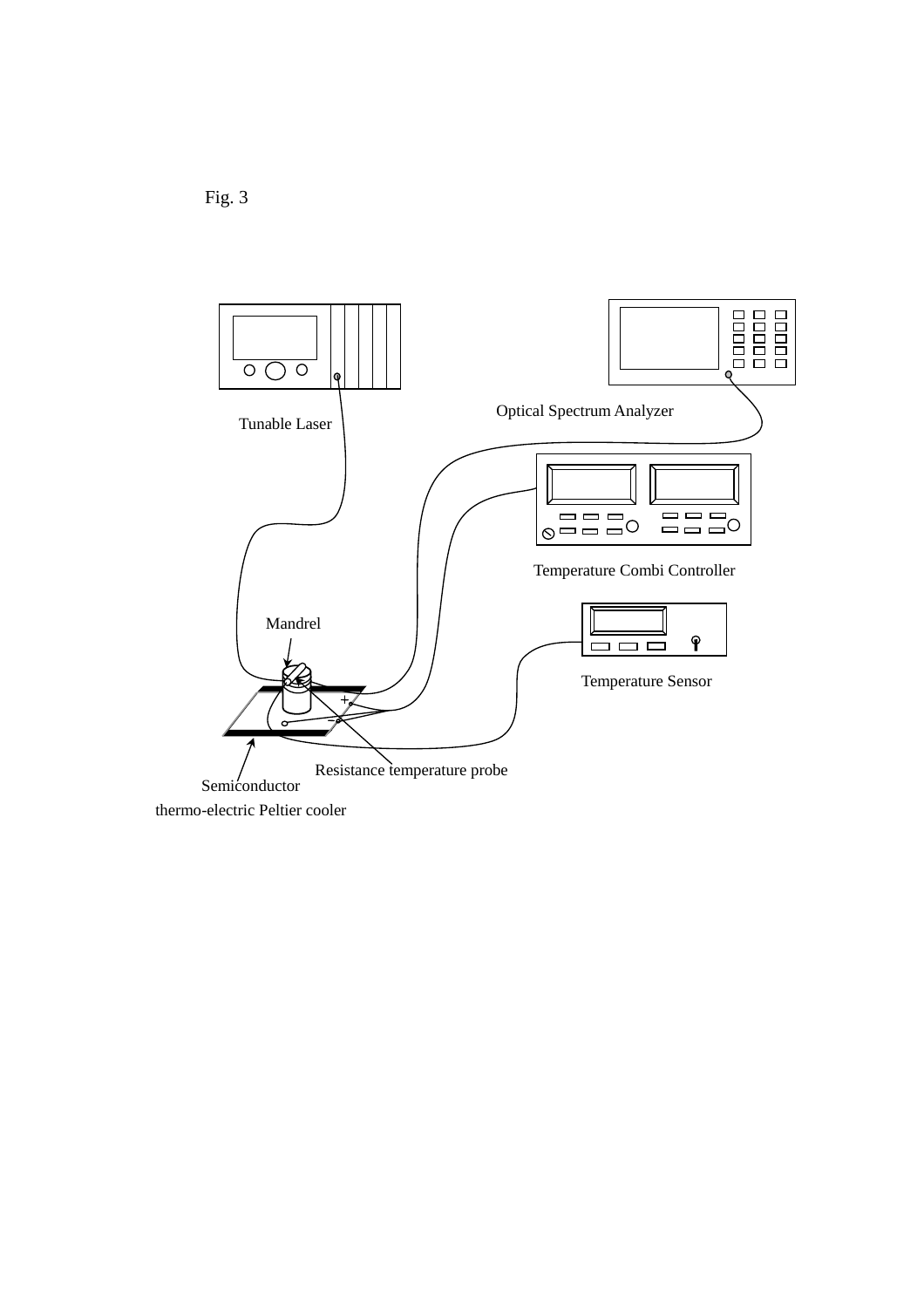

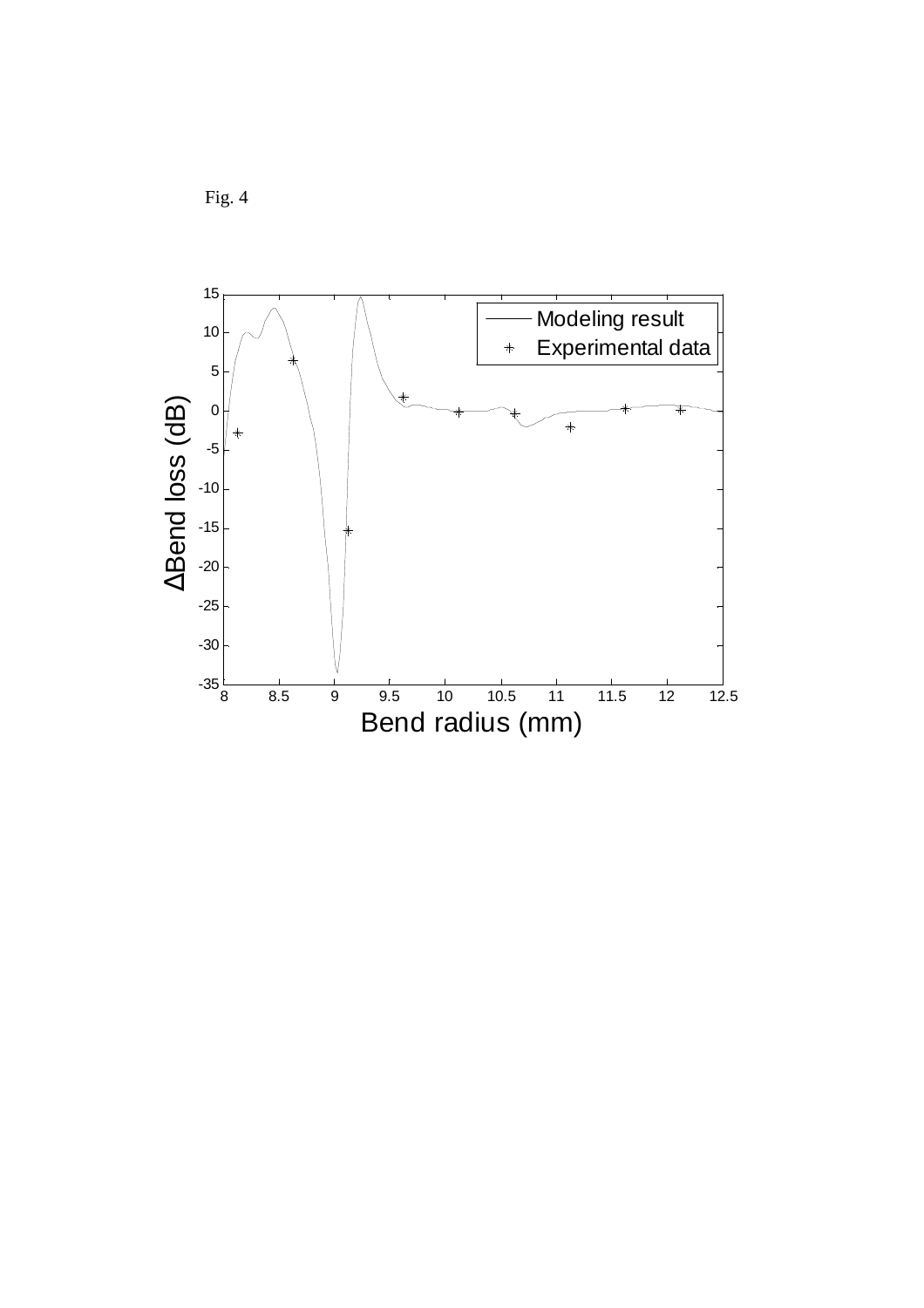Fig. 5a

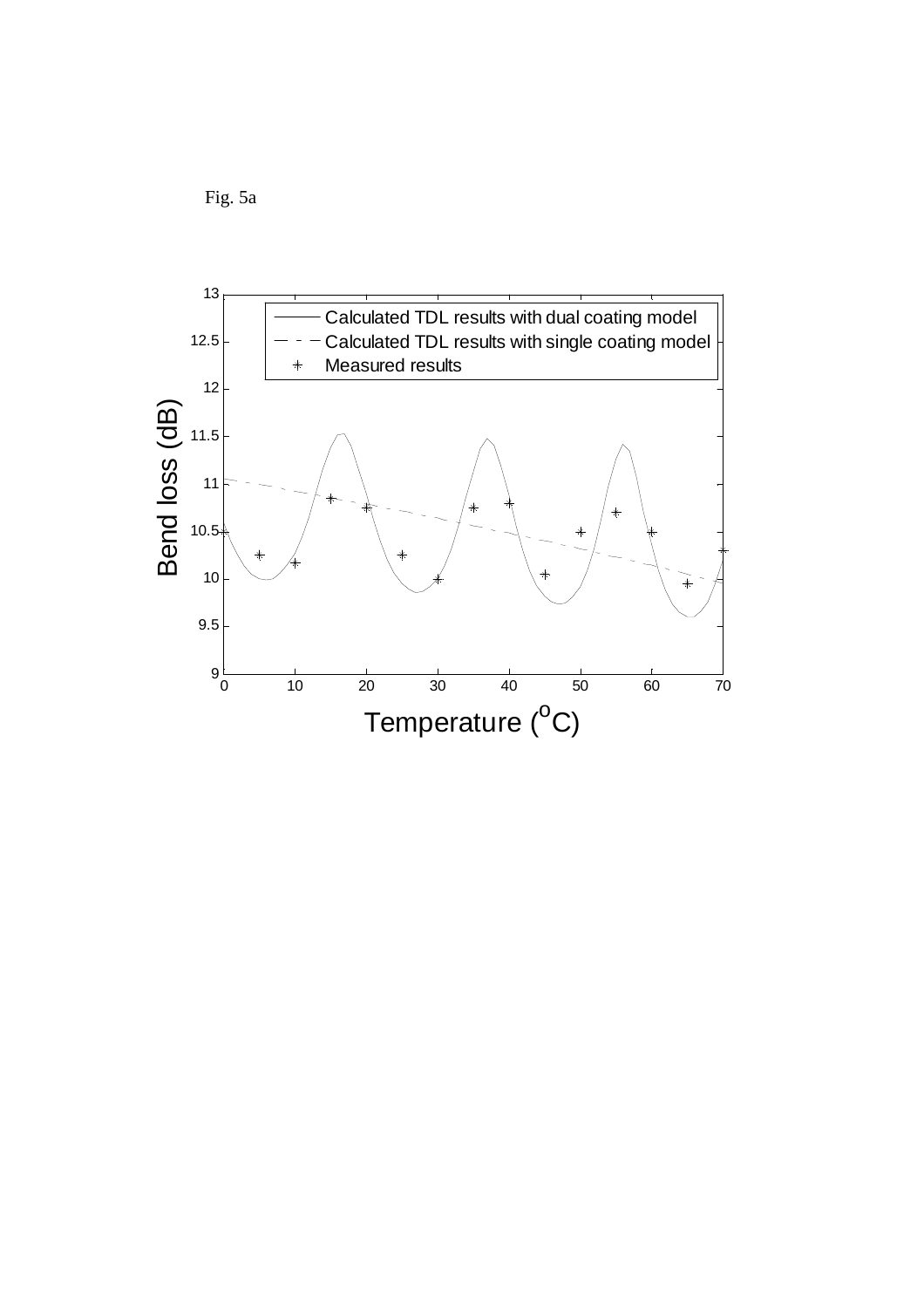